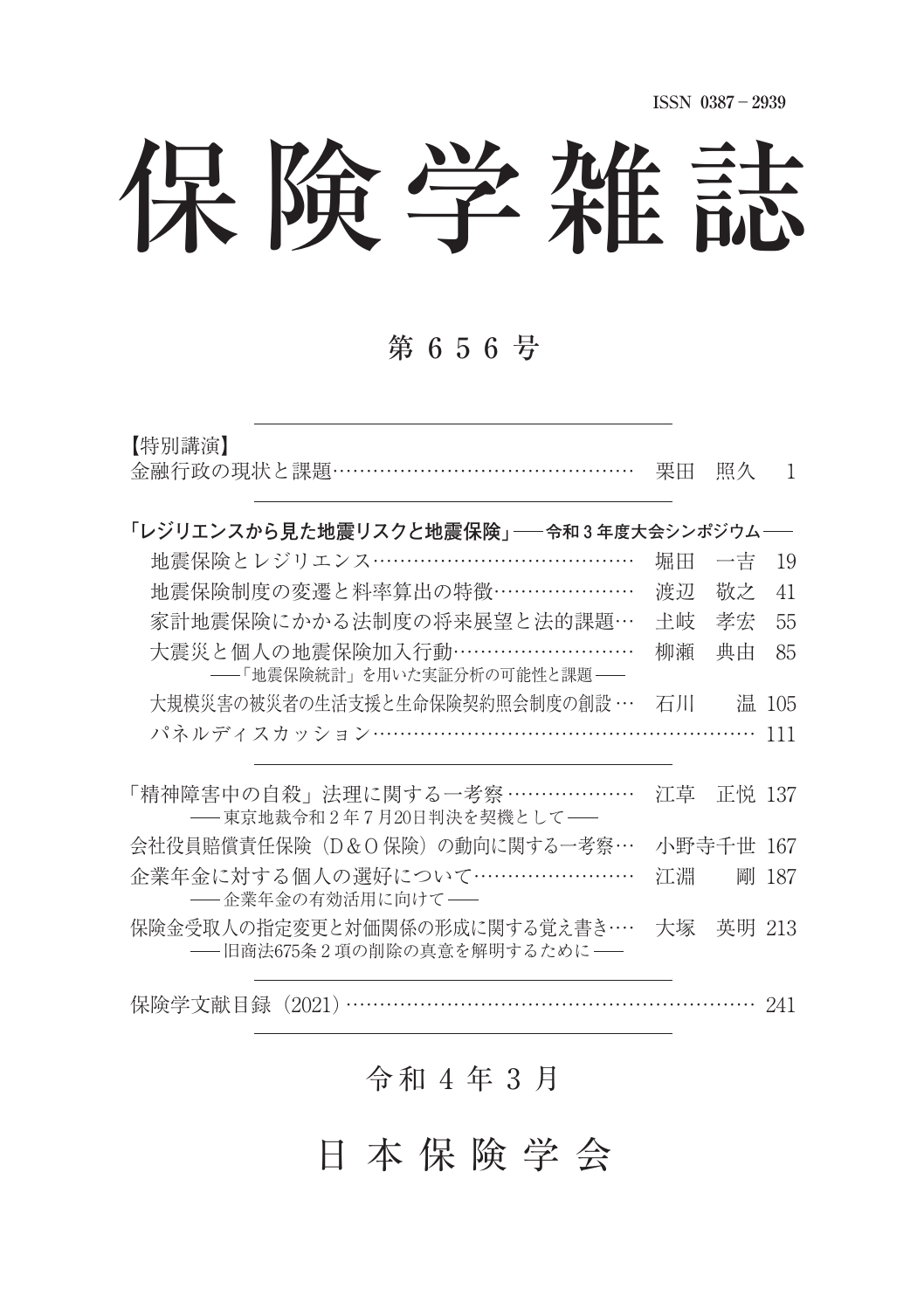|                          | 保 | 険 学 雑 |    | 誌                                                                                          |                                                                       |
|--------------------------|---|-------|----|--------------------------------------------------------------------------------------------|-----------------------------------------------------------------------|
|                          | 第 | 656   | 一号 |                                                                                            |                                                                       |
| 令和4年3月31日                |   | 発行    |    | 《非壳品》                                                                                      |                                                                       |
|                          |   | 編集委員  |    | 石<br>Ħ<br>小<br>坂<br>小<br>林<br>溒<br>- 11<br>安<br>井<br>Ш<br>下<br>Ш<br>本<br>吉<br>Ħ            | 成<br>一頁11<br>人<br>雅<br>毅<br>聡<br>晃<br>敏<br>孝<br>典<br>哲<br>牛<br>郎<br>哲 |
| 編 集 兼<br>発行者             | E | 本     |    | 保険学                                                                                        | 会                                                                     |
| $\overline{330}100-0005$ |   |       |    | 東京都千代田区丸の内3-4-1 新国際ビル3階<br>公益財団法人生命保険文化センター内                                               |                                                                       |
| 発行所                      | Ħ |       |    | 本 保 険 学                                                                                    | 会                                                                     |
| 枣100-0005                |   | 電     |    | 東京都千代田区丸の内3-4-1 新国際ビル3階<br>公益財団法人生命保険文化センター内<br>話 $(03)5218 - 5225$<br>振替口座 00160-8-607601 |                                                                       |

印刷所 株式会社 松 涛 企 画 〠102-0074 千代田区九段南 3 - 2 - 2